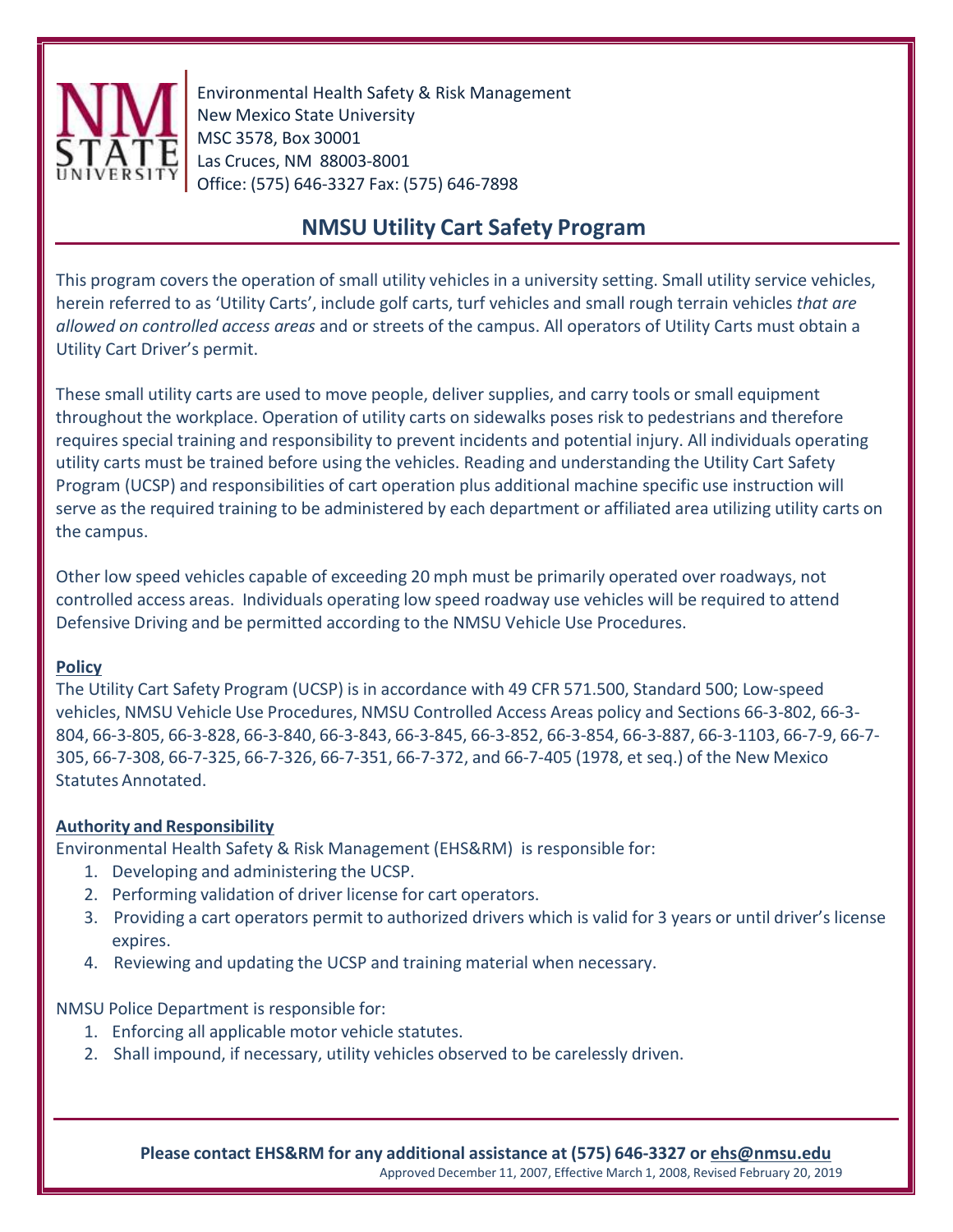NMSU Parking Department is responsible for:

1. Enforcing parking restrictions.

Deans, Directors, Department Heads and Supervisors are responsible for:

- 1. Using Attachment B, complete Utility Cart Safety Inspection & Registration form and submit to EHS&RM for registration and issuance of unique ID decal. Send to FS Mechanics for proper inspection.
- 2. Affixing identification decal issued by EHS&RM.
- 3. Assuring that UCSP Policy Acknowledgement Form (Attachment C) is completed by each operator and sent to EHS&RM (MSC 3578) with a copy of operator's driver's license, to obtain utility cart permit.
- 4. Assuring that prior to operating a utility cart, each individual:
	- a. Receives machine specific operational instruction.
	- b. Receives periodic evaluation, counseling and training as may be appropriate to correct noncompliance with the safety program.
- 5. Assuring that each utility cart owned, leased, or operated by their department receives annual preventative maintenance and repair services.
- 6. Assuring that utility cart(s) and operators, within their department, comply with the UCSP.
- 7. Assuring that utility carts are operated in accordance with manufacturer's recommendations. Utility vehicles shall not be modified in any manner that affects the recommended mode of operation, speed or safety of the vehicle. If applicable, utility carts must be tagged with the maximum load capacity recommended by the manufacturer.

Operators of utility carts are responsible for:

- 1. Following the Utility Cart Safe Operating Procedures outlined in Attachment A.
- 2. Acknowledging responsibility and accountability for compliance by completing the UCSP Policy Acknowledgment Form as shown in Attachment C.
- 3. Having a valid driver's license.
- 4. Having obtained a utility cart operators permit (from EHS&RM).
- 5. Having received cart specific operational instruction prior to operating the cart.
- 6. Understanding their responsibilities and requirements under the UCSP.
- 7. Providing timely notification of safety and maintenance concerns regarding utility cart to the supervisor of the department to which the vehicle is registered.
- 8. Watching the Utility Cart [Safety](http://safety.nmsu.edu/campus-safety/vehicle-and-cart-drivers/utility-carts/) Video posted on the EHS&RM Departmental Webpage.

### **Utility Cart Required Equipment**

The following equipment must be present and operational on all utility carts:

- 1. Unique identifying number prominently displayed on vehicle in 3 inch minimum letters.
- 2. Brakes.
- 3. Ignition or power shutoff or security systems.
- 4. Vehicle seat belt, if offered by manufacturer.
- 5. If a Utility Cart is manufactured to have a windshield then it should have one and not be removed.
- 6. If windshield is scratched and visibility is poor, then have evaluated by FS Mechanic Shop for either replacement or cleaned/buffed.
- 7. If Utility Cart does not have a windshield, then eye protection is required for operator and passenger.
- 8. Horn or audible warning device.
- 9. Rear view mirrors.
- 10. Slow moving vehicle safety triangle on rear of vehicle OR warning lights on front and rear of vehicle OR top mounted strobe light if vehicle is unable to travel at the same speed as normal traffic.

**Please contact EHS&RM for any additional assistance at (575) 646-3327 or [ehs@nmsu.edu](mailto:ehs@nmsu.edu)** 

Approved December 11, 2007, Effective March 1, 2008, Revised February 20, 2019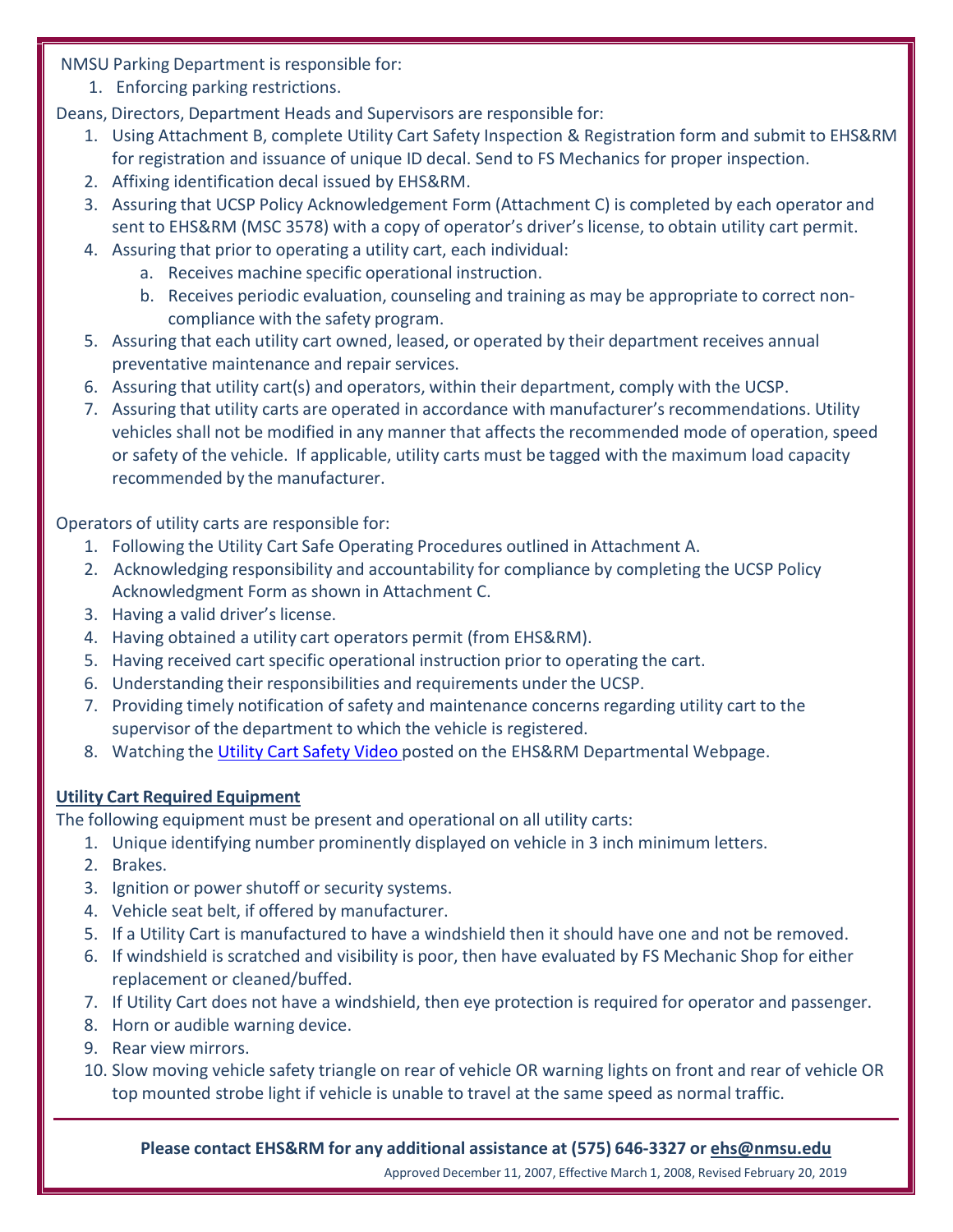- 11. Equipment tie downs for service vehicles.
- 12. Lights (head, tail, brake) for all night use vehicles.
- 13. Any utility cart capable of being operated in excess of 15 miles per hour shall be equipped with seat belts and lights regardless of time of day or night use.
- 14. Low speed governor is required on all utility vehicles to be operated on sidewalks, turf and controlled access areas.

#### **Vehicle Fueling and Storage**

All operators must receive department specific fueling instructions when applicable and all vehicles must be charged and stored in approved sites. Each of these sites will take into account machine specific hazards (e.g. flammability of fuel, off gassing of hydrogen from battery charging). Chargers for low speed electric vehicles must be plugged directly into a ground fault interrupter receptacle. Extension cords shall not be utilized unless the vehicle is specifically approved for such and this use is noted during the Inspection and Registration process.

#### **Attachments**

- 1. Safe Operating Procedures Attachment A
- 2. Cart Safety Inspection and Registration Form Attachment B
- 3. Safety Program Operator's Acknowledgment Form Attachment C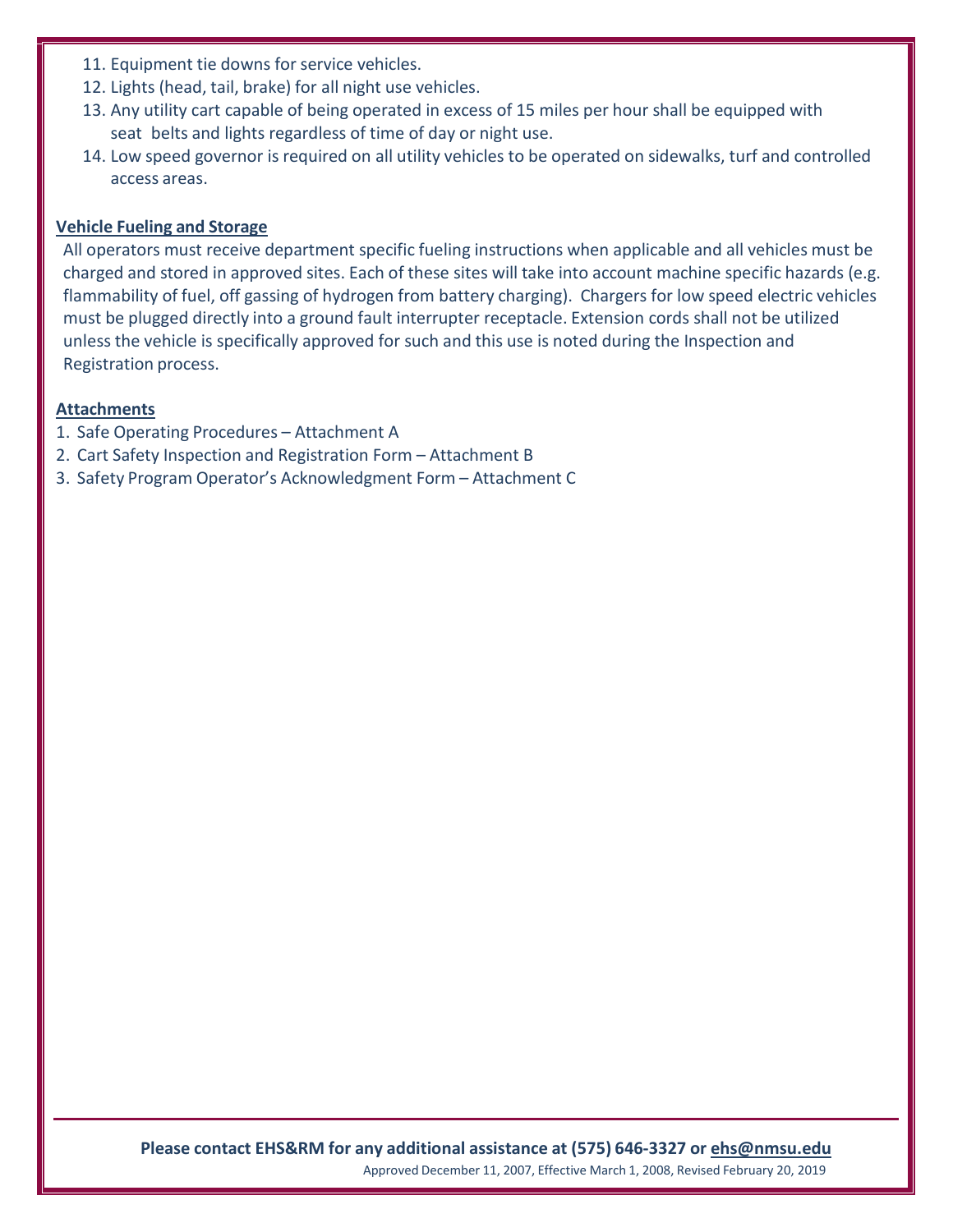### **Attachment A Utility Cart Safe Operating Procedures**

- 1. Utility carts shall be operated with the utmost courtesy, care and consideration for the safety and convenience of pedestrians. Pedestrians shall be afforded the right-of-way at all times. Drivers shall make all reasonable efforts to avoid colliding with, or coming unreasonably close to, pedestrians. Pedestrians as defined in this document refer to: persons walking, jogging, inline skating, skate boarding, bicycling, or those in wheelchairs or mobility assistance devices.
- 2. Utility carts shall be operated in compliance with the common "rules of the road" regardless of whether they are being operated on sidewalks or roadways.
- 3. Utility carts shall only be operated within the confines of University premises.
- 4. When crossing or temporarily operating on university roadways, stay to the right to avoid impeding vehicular traffic and follow all traffic rules.
- 5. Utility carts must be parked and/or operated in such manner that they do not impede or interfere with normal pedestrian or vehicular traffic flow on roadways, ramps or sidewalks.
- 6. When the cart is to be left unattended, turn the key to "off" position. Remove the key and lock the brake.
- 7. Stop utility carts at all blind intersections and sound the horn before proceeding.
- 8. Slow down before turns. All turns shall be executed at reduced speeds. Operators of utility vehicles which are not equipped with turn indicators must use appropriate hand signals.
- 9. Check the area behind the vehicle before backing up.
- 10. Drive the vehicle only as fast as terrain and safety considerations allow.
- 11. Avoid all walkways less than six feet wide. The recommended speed on walkways is 5 mph and in a congested area, the speed should be no faster than the average of pedestrians walking in the same area.
- 12. Take special care while driving utility carts through parking lots. Do not operate at speeds in excess of 10 miles per hour in these areas.
- 13. Operate or park utility carts only on hard surfaces unless the vehicle is specifically designed for and used for grounds maintenance.
- 14. Do not park utility carts within 20 feet of the entrance or exit of any building, except at loading docks.
- 15. All occupants in the cart shall keep hands, arms, legs and feet within the confines of the vehicle while it is in motion, except as necessary for the driver to indicate turning movements.
- 16. All occupants must observe the limit of one person per seat (two per bench seat).
- 17. All occupants must remain seated and hold on while the cart is in motion.
- 18. Follow manufacturer load ratings for utility carts equipped with a back carriage. Overloading decreases maneuverability and safe operation.
- 19. Employees shall not operate utility carts owned by other departments unless approval has been granted by the supervisor of the department/unit to which the vehicle is owned.
- 20. Each utility cart shall be operated in accordance to the manufacturers "Safety and Operation Instructions" which should be included in the Department's cart specific instruction.
- 21. All accidents involving utility carts shall be reported immediately to the supervisor of the department to which the vehicle is registered, and then to Environmental Health Safety & Risk, regardless of whether property or personal injury occurred. Police reports and Employer's First Report of Injury shall be filed as appropriate.
- 22. Driving violations or violations resulting from non-operational safety equipment will be issued to the individual operating the utility cart. Operators must provide timely notification of safety and maintenance concerns regarding utility carts to the supervisor of the department to which the vehicle is registered and should refuse to drive any vehicle lacking required safety equipment.

**Please contact EHS&RM for any additional assistance at (575) 646-3327 or [ehs@nmsu.edu](mailto:ehs@nmsu.edu)** Approved December 11, 2007, Effective March 1, 2008, Revised February 20, 2019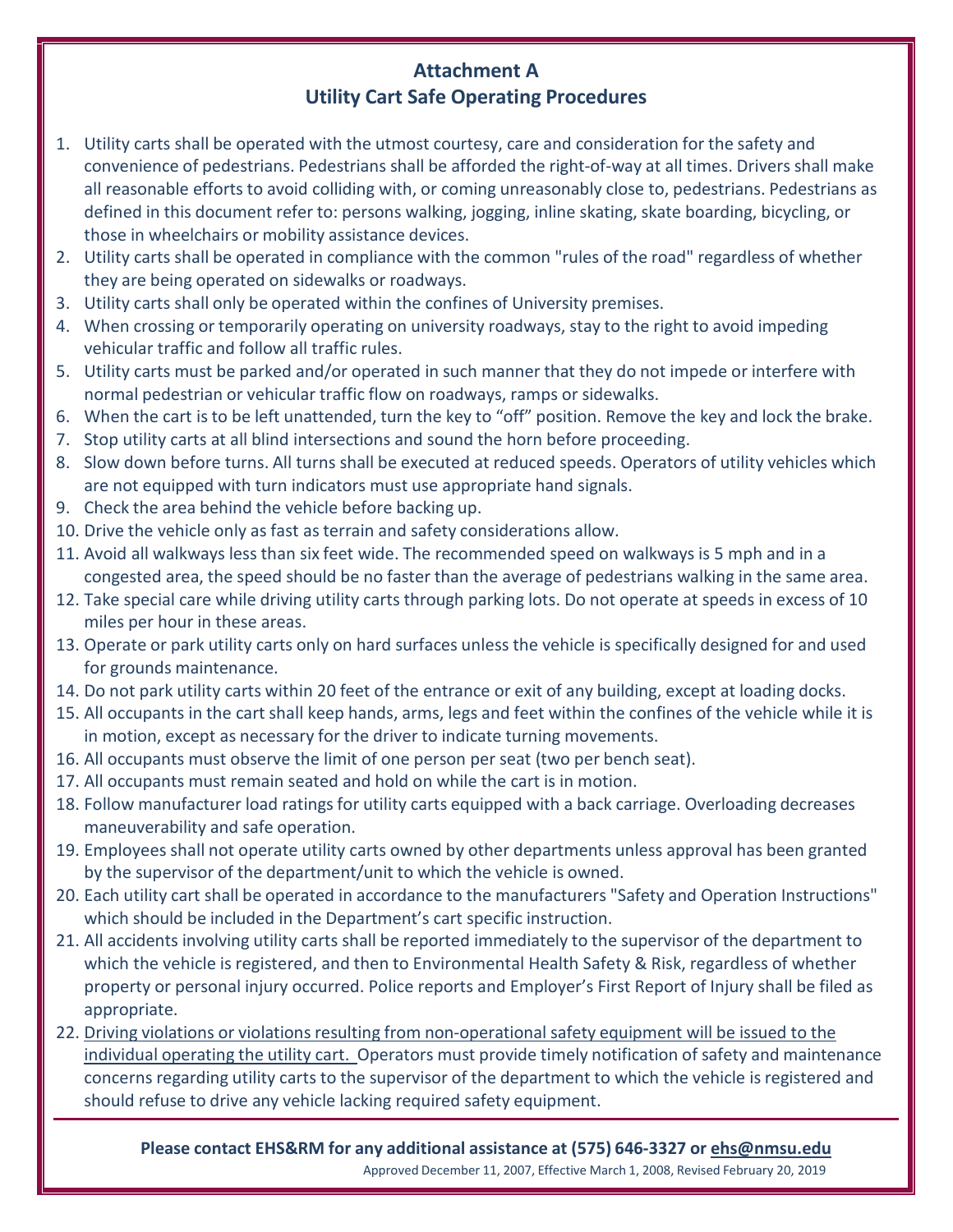## **Attachment B Utility Cart Safety Inspection and Registration**

| <b>Department:</b>                                                                                                                                                                                                                                                                                                                            | Utility Cart Safety Inspection and Registration<br><b>MSC:</b> |                                             | <b>NMSU Tag #:</b>                                                             |
|-----------------------------------------------------------------------------------------------------------------------------------------------------------------------------------------------------------------------------------------------------------------------------------------------------------------------------------------------|----------------------------------------------------------------|---------------------------------------------|--------------------------------------------------------------------------------|
| <b>Vehicle Description:</b>                                                                                                                                                                                                                                                                                                                   | <b>Model:</b>                                                  |                                             | SN:                                                                            |
| <b>Other identifiers:</b>                                                                                                                                                                                                                                                                                                                     |                                                                |                                             |                                                                                |
|                                                                                                                                                                                                                                                                                                                                               |                                                                |                                             |                                                                                |
| <b>Utility Cart Required Equipment</b>                                                                                                                                                                                                                                                                                                        |                                                                | <b>Present and</b><br><b>Operational</b>    | <b>Needs Repair or Installation</b>                                            |
| <b>Brakes</b>                                                                                                                                                                                                                                                                                                                                 |                                                                |                                             |                                                                                |
| Ignition or power shutoff or security systems                                                                                                                                                                                                                                                                                                 |                                                                |                                             |                                                                                |
| Vehicle seat belt, required on all new utility cart/golf cart                                                                                                                                                                                                                                                                                 |                                                                |                                             |                                                                                |
| Horn or audible warning device                                                                                                                                                                                                                                                                                                                |                                                                |                                             |                                                                                |
| Equipment tie downs for service vehicles                                                                                                                                                                                                                                                                                                      |                                                                |                                             |                                                                                |
| Lights (head, tail, brake) for all night use vehicles                                                                                                                                                                                                                                                                                         |                                                                |                                             |                                                                                |
| Mirrors if cargo or other equipment blocks rear vision                                                                                                                                                                                                                                                                                        |                                                                |                                             |                                                                                |
| If a Utility Cart is manufactured to have a windshield then it<br>should have one and not be removed. If windshield is scratched<br>and visibility poor, have FS Mechanic Shop evaluate for<br>replacement or cleaning/buffing. If Utility Cart does not have a<br>windshield, then eye protection is required for operator and<br>passenger. |                                                                |                                             |                                                                                |
| Trailers require tail and brake lights                                                                                                                                                                                                                                                                                                        |                                                                |                                             |                                                                                |
| Slow moving vehicle safety triangle on rear of vehicle OR<br>warning lights on front and rear of vehicle OR top mounted<br>strobe light.                                                                                                                                                                                                      |                                                                |                                             |                                                                                |
| *Required if vehicle is unable to travel at the same                                                                                                                                                                                                                                                                                          |                                                                |                                             |                                                                                |
| Any utility cart intended to be operated in excess of 15 miles<br>per hour, shall be equipped with seat belts and lights<br>regardless of time of day or night use.                                                                                                                                                                           |                                                                |                                             |                                                                                |
| Low speed governor required on all utility vehicles to be<br>operated on sidewalks, turf and controlled access areas.                                                                                                                                                                                                                         |                                                                |                                             |                                                                                |
| Unique identification number displayed on utility<br>cart (License or other identifier if present)                                                                                                                                                                                                                                            |                                                                |                                             |                                                                                |
| Vehicle inspected by:                                                                                                                                                                                                                                                                                                                         |                                                                | Inspected on this date:                     |                                                                                |
| <b>Department Head:</b>                                                                                                                                                                                                                                                                                                                       |                                                                | Date:                                       |                                                                                |
| Copy sent to Environmental Health Safety & Risk, MSC 3578                                                                                                                                                                                                                                                                                     |                                                                | <b>EHS&amp;RM Approval Initials / Date:</b> |                                                                                |
| <b>Unique ID # issued by EHS&amp;RM</b>                                                                                                                                                                                                                                                                                                       |                                                                |                                             |                                                                                |
|                                                                                                                                                                                                                                                                                                                                               |                                                                |                                             |                                                                                |
| Please contact EHS&RM for any additional assistance at (575) 646-3327 or ehs@nmsu.edu                                                                                                                                                                                                                                                         |                                                                |                                             | Approved December 11, 2007. Effective March 1, 2008. Revised February 20, 2019 |

Approved December 11, 2007, Effective March 1, 2008, Revised February 20,